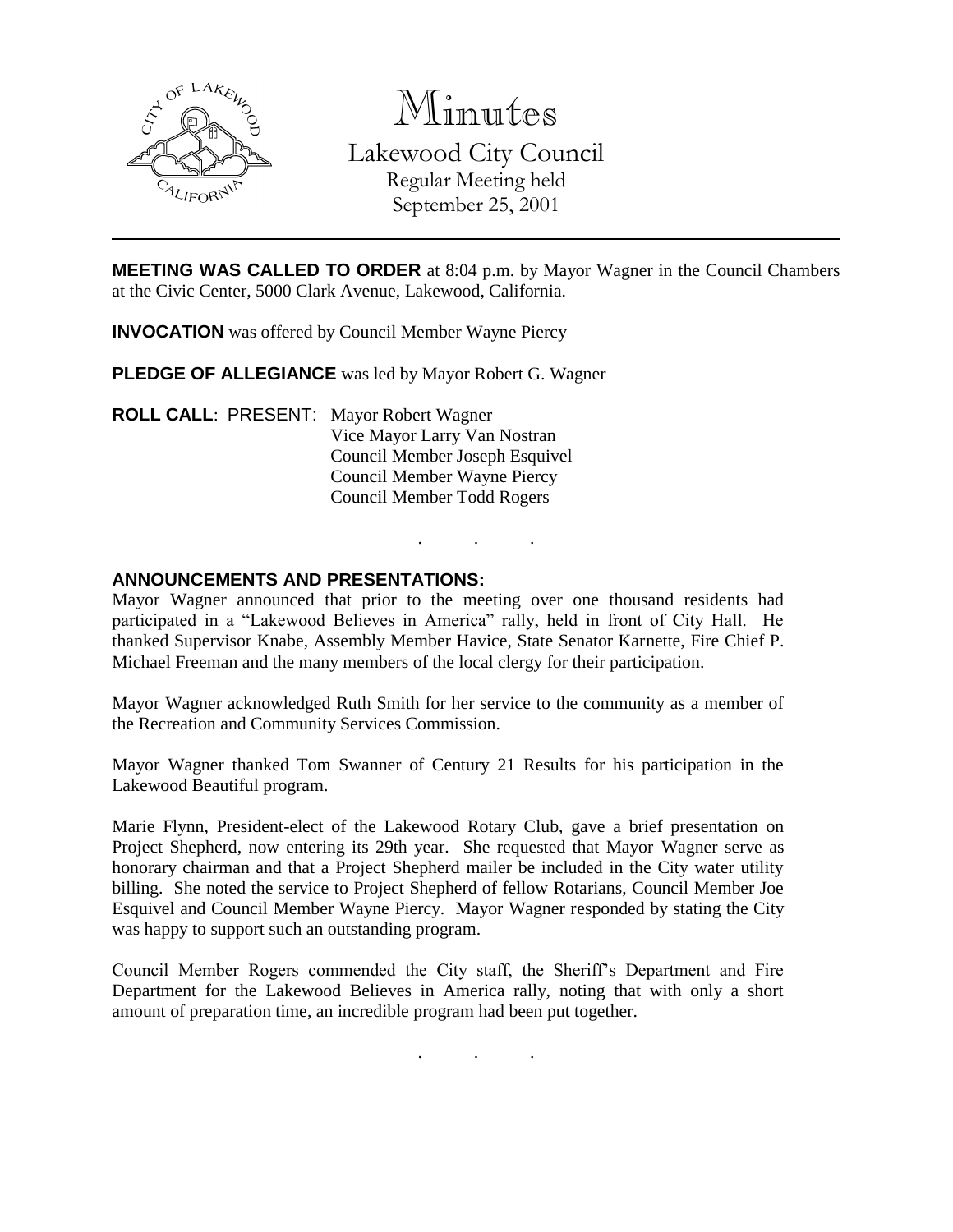City Council Minutes September 25, 2001 Page 2

## **ROUTINE ITEMS:**

VICE MAYOR VAN NOSTRAN MOVED AND COUNCIL MEMBER ROGERS SECONDED TO APPROVE ROUTINE ITEMS 1 THROUGH 8.

- RI-1 Approval of Minutes of the Meetings held August 14, August 28, and September 11, 2001
- RI-2 Approval of Personnel Transactions
- RI-3 Approval of Registers of Demands dated August 23, August 30, September 6, and September 13, 2001
- RI-4 Approval of Permit for Mayfair High School Homecoming Parade
- RI-5 Acceptance of Notice of Completion for Public Works Project No. 00-4, Emergency Water System Interconnect with the Southern California Water Company; Engineered Plumbing, Inc.
- RI-6 Approval of Amendment to Agreement with City of Cerritos for Traffic Signal Maintenance and Improvement Agreement
- RI-7 Approval of Report of Monthly Investment Transactions
- RI-8 Approval of Donation of Engine Analyzer to Lakewood High School

UPON ROLL CALL VOTE, THE MOTION WAS APPROVED:

AYES: COUNCIL MEMBERS: Esquivel, Piercy, Van Nostran, Rogers and Wagner NAYS: COUNCIL MEMBERS: None

#### **1.1 • AWARD OF BID FOR PURCHASING BID 01-5; STORAGE TANKS AND DELIVERY OF 12.5% SODIUM HYPOCHLORITE** (*Continued from Sept. 11, 2001)*

. . .

Larry Schroeder, Director of Finance, gave a brief oral presentation based on the memorandum in the agenda packet and stated two bids had been received to provide sodium hypochlorite to disinfect the City's water system. Staff had determined that the low bidder was properly licensed and able to deliver the requested product. It was the recommendation of staff that the City Council authorize the installation and rental of storage tanks, with bulk delivery of 12.5% sodium hypochlorite from L.A. Chemical at an anticipated cost of \$22,125.

Mayor Wagner opened the public hearing at 8:28 p.m. and called for anyone in the audience wishing to address the City Council on this matter. There was no response.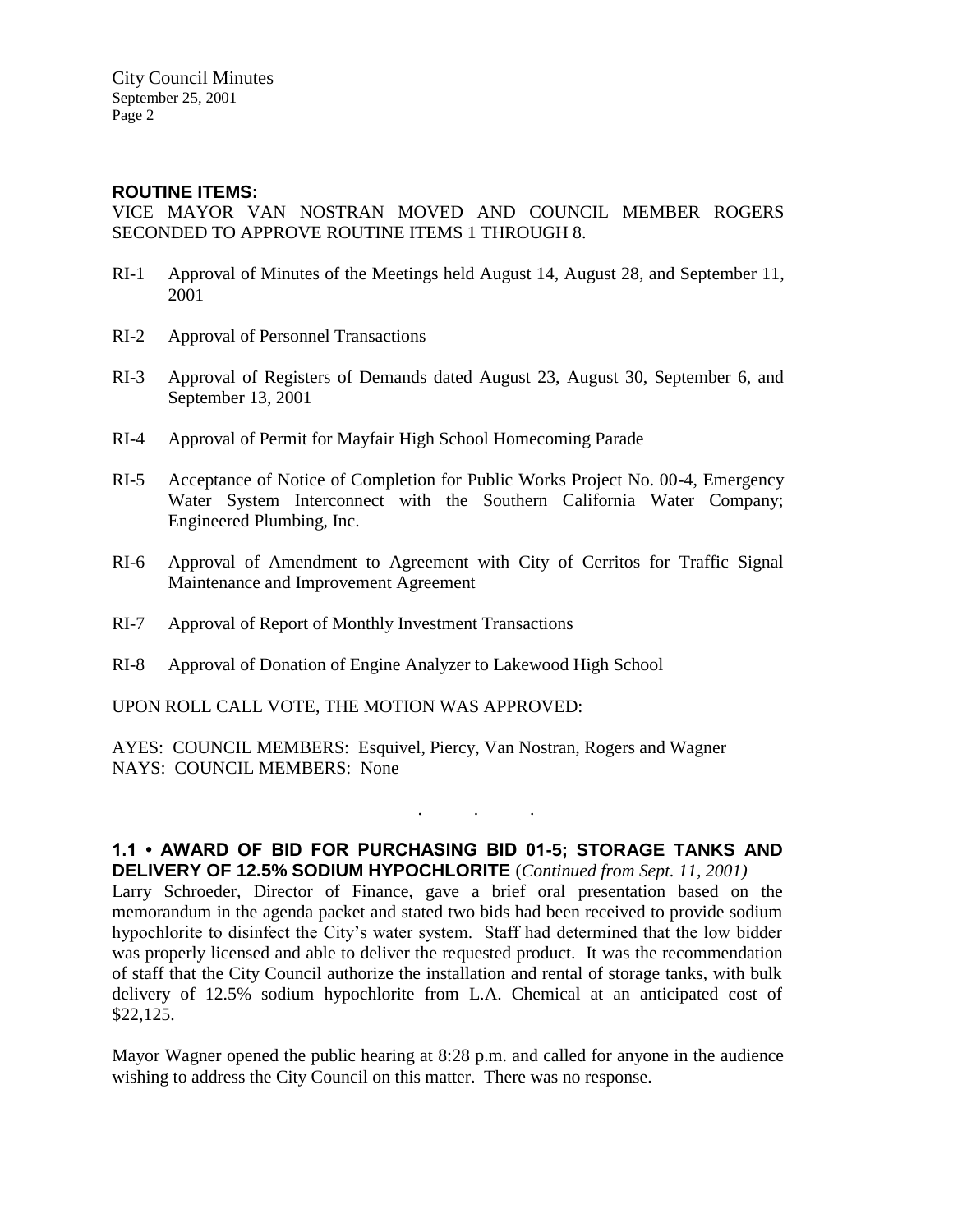City Council Minutes September 25, 2001 Page 3

## **1.1 • AWARD OF BID FOR PURCHASING BID 01-5** - Continued

Council Member Piercy inquired if staff had compared the cost of buying the storage tanks with the cost of renting. Mr. Glancy responded by stating that purchase of the tanks was very cost prohibitive, more than \$800 per location, and that staff had determined that it was much more economical to rent the tanks.

Responding to a question from Vice Mayor Van Nostran, Mr. Glancy stated that the vendor would be responsible for the maintenance of the tanks.

COUNCIL MEMBER ESQUIVEL MOVED AND COUNCIL MEMBER PIERCY SECONDED TO APPROVE STAFF'S RECOMMENDATION. UPON ROLL CALL VOTE, THE MOTION WAS APPROVED:

AYES: COUNCIL MEMBERS: Esquivel, Piercy, Van Nostran, Rogers and Wagner NAYS: COUNCIL MEMBERS: None

## **1.2 • AWARD OF BID FOR PUBLIC WORKS PROJECT NO. 01-8; MAYFAIR POOL EQUIPMENT REPLACEMENT**

. . .

Lisa Rapp, Director of Public Works, gave a brief oral presentation based on the memorandum in the agenda packet and reported three bids had been received for the replacement of equipment at Mayfair Pool. Improvements would include a new liquid chlorination system, replacement of outdated pumps and filter units, and construction of a new surge tank designed to save energy costs. It was the recommendation of staff that the City Council adopt the plans, specifications and working details of the project; appropriate \$113,000 from the General Fund to the project account; award the contract to Mission Pools of Escondido, Inc. in the amount of \$187,249; and authorize staff to approve a cumulative total of change orders as necessary not to exceed \$9,500.

Responding to a question from Council Member Piercy, Ms. Rapp stated that the wide spread in the amounts of the bids was attributable to interpretation of the specifications and availability of workforces.

Mayor Wagner opened the public hearing at 8:32 p.m. and called for anyone in the audience wishing to address the City Council on this matter. There was no response.

COUNCIL MEMBER ESQUIVEL MOVED AND COUNCIL MEMBER ROGERS SECONDED TO CLOSE THE PUBLIC HEARING AND APPROVE STAFF'S RECOMMENDATION. UPON ROLL CALL VOTE, THE MOTION WAS APPROVED:

. . .

AYES: COUNCIL MEMBERS: Esquivel, Piercy, Van Nostran, Rogers and Wagner NAYS: COUNCIL MEMBERS: None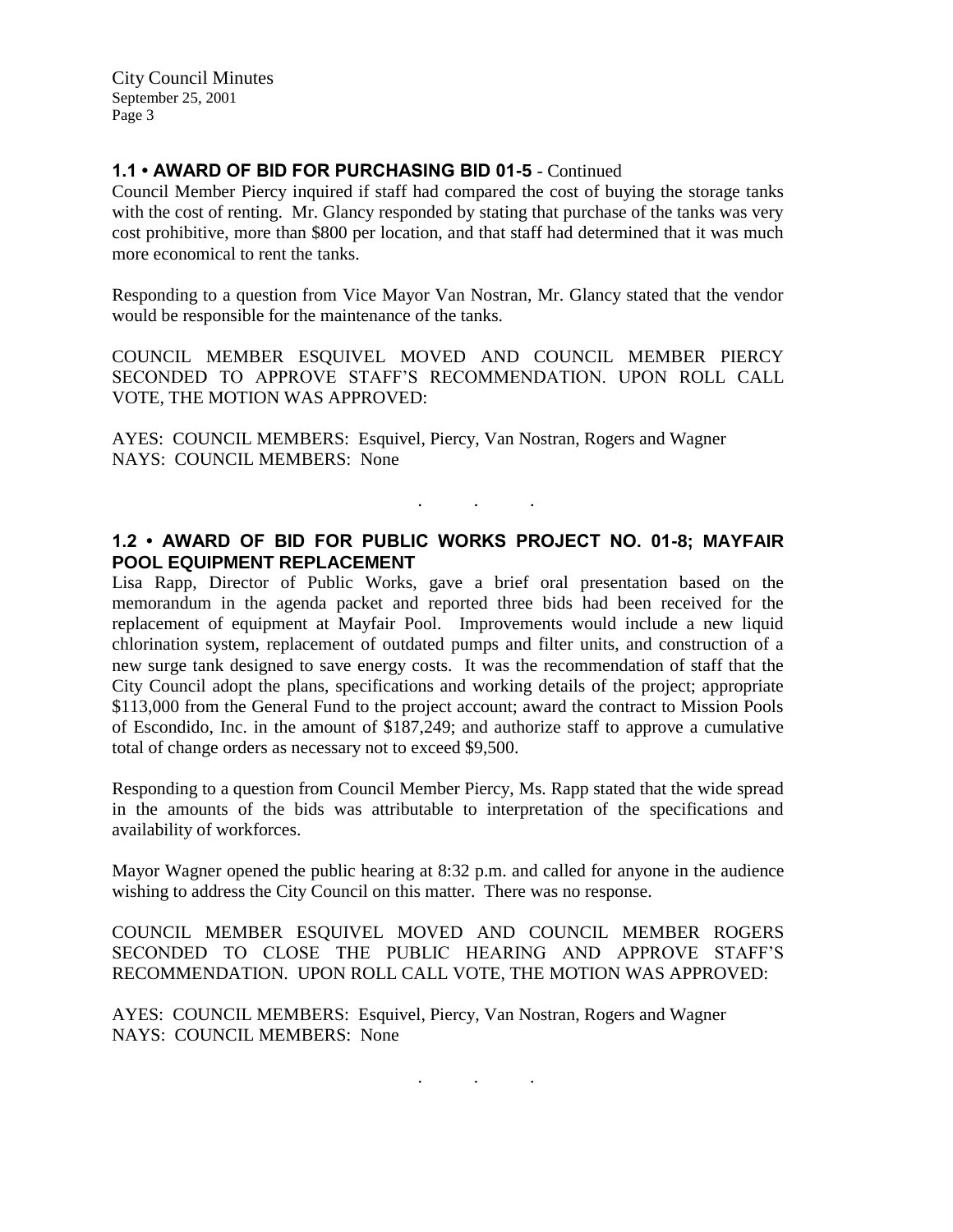# **1.3 • AWARD OF BID FOR PUBLIC WORKS PROJECT NO. 01-5; CITY HALL H.V.A.C. MODERNIZATION**

The Director of Public Works gave a brief oral presentation based on the memorandum in the agenda packet and reported two bids had been received for the upgrade to the existing heating, ventilating and air conditioning system at City Hall. It was the recommendation of staff that the City Council adopt the plans, specifications and working details for the project; appropriate \$42,000 from the General Fund to the project account; award a contract to Bon Air, Inc. in the amount of \$300,000; and authorize staff to approve a cumulative total of change orders as necessary not to exceed \$15,000.

Mayor Wagner opened the public hearing at 8:35 p.m. and called for anyone in the audience wishing to address the City Council on this matter. There was no response.

VICE MAYOR VAN NOSTRAN MOVED AND COUNCIL MEMBER ROGERS SECONDED TO APPROVE STAFF'S RECOMMENDATION. UPON ROLL CALL VOTE, THE MOTION WAS APPROVED:

AYES: COUNCIL MEMBERS: Esquivel, Piercy, Van Nostran, Rogers and Wagner NAYS: COUNCIL MEMBERS: None

#### **1.4 • ALLOCATION OF FUNDS FOR STATE CITIZEN'S OPTIONS FOR PUBLIC SAFETY (COPS) GRANT 2001-02**

. . .

Deputy City Manager Sandi Ruyle gave a brief oral presentation based on the memorandum in the agenda packet and reported that Lakewood's 2001 entitlement for the Citizen's Options for Public Safety grant would be \$162,198. She advised that the funds could be used for front line law enforcement services and must be appropriated pursuant to written requests from the Station Captain and the City Manager.

Lieutenant Mike Rothans presented Captain Robert Osborne's recommendations for expenditure of the COPS grant funds. He stated that the proposed, mission specific projects were the Summer Park and Bike Patrol, a thirteen-week program which would provide two deputies to patrol all City parks; and Enhanced Criminal Enforcement and Suppression, a program which would be established to address specific crime trend issues within the City such as robbery and burglary suppression or traffic enforcement. He noted that also included in the recommendation was the inclusion of the cost of liability insurance for the mission specific projects.

Ms. Ruyle stated that the Public Safety Committee had reviewed the recommendations and found that the recommendations of the Captain and City Manager would enhance the City's current law enforcement program. She concluded by recommending that the City Council hold a public hearing, approve the recommended programs, and direct the Finance Director to appropriate the funds to the Supplemental Law Enforcement Services account.

Responding to a question from Council Member Esquivel, Ms. Ruyle stated that the park bike patrol was a full-time, seven-day assignment during the summer season.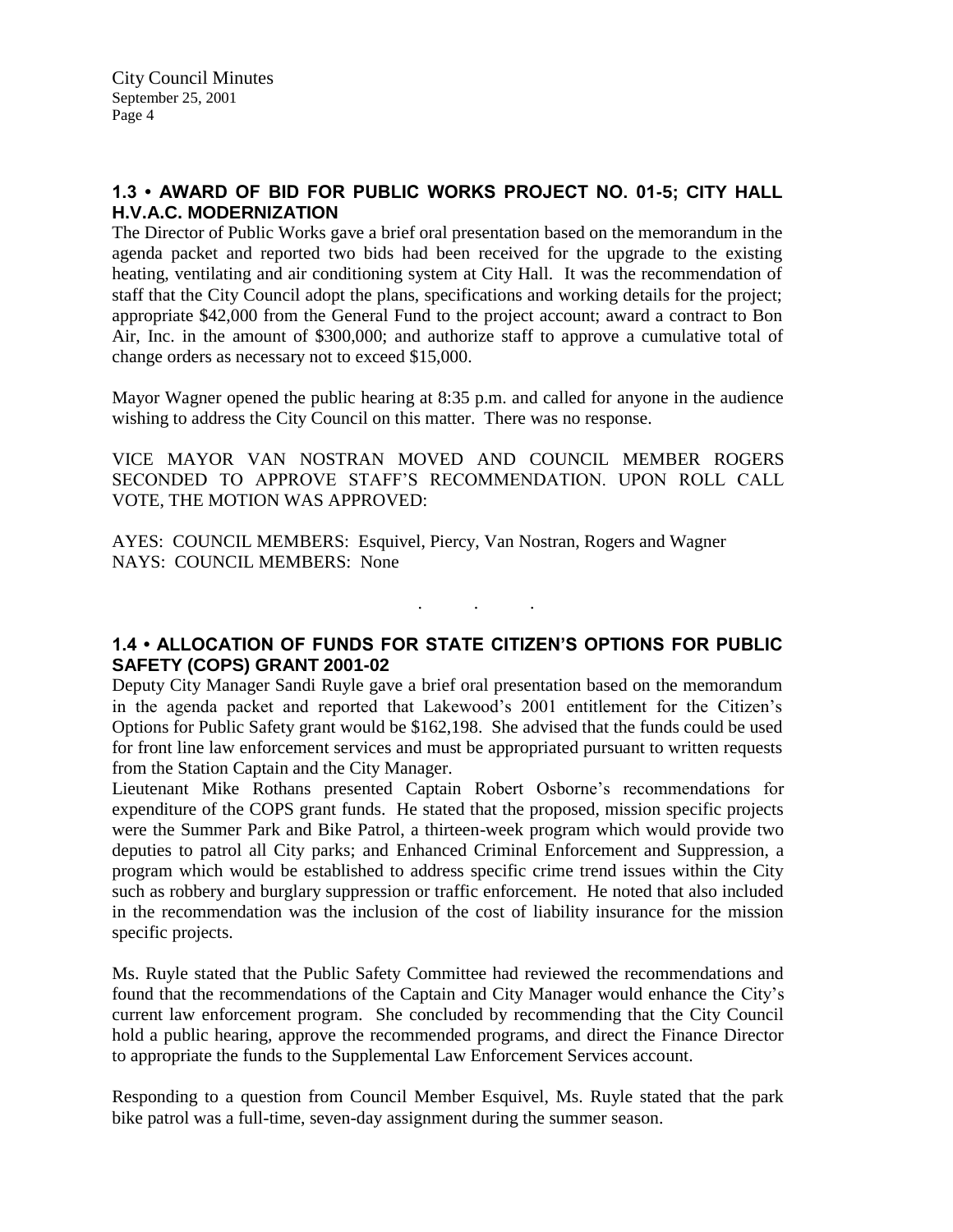## **1.4 • ALLOCATION OF FUNDS FOR STATE CITIZEN'S OPTIONS FOR PUBLIC SAFETY (COPS) GRANT 2001-02** - Continued

Lt. Rothans confirmed for Council Member Rogers that the criminal suppression unit could be utilized for the mall if needed.

Mayor Wagner opened the public hearing at 8:41 p.m. and called for anyone in the audience wishing to address the City Council on this matter. There was no response.

COUNCIL MEMBER PIERCY MOVED AND COUNCIL MEMBER ROGERS SECONDED TO CLOSE THE PUBLIC HEARING AND APPROVE STAFF'S RECOMMENDATION. UPON ROLL CALL VOTE, THE MOTION WAS APPROVED:

AYES: COUNCIL MEMBERS: Esquivel, Piercy, Van Nostran, Rogers and Wagner NAYS: COUNCIL MEMBERS: None

# **3.1 • MEMORANDUM OF UNDERSTANDING WITH THE COUNTY OF LOS ANGELES FOR LARCIS**

. The same is a set of  $\mathcal{A}$  , and  $\mathcal{A}$ 

The Deputy City Manager reported that the City had received a request from Sheriff Baca last February to participate in a program to improve technology, the Los Angeles Regional Crime Information System (LARCIS). She advised that the City Council had previously authorized the use of California Law Enforcement Equipment Program (CLEEP) funds for the project and that the County Sheriff's Department was now seeking approval of a memorandum of understanding for the funding allocation and payment schedule. It was the recommendation of staff that the City Council approve the Memorandum of Understanding with the Los Angeles County Sheriff's Department.

Responding to a question from Council Member Piercy, Ms. Ruyle stated that this was the first year the CLEEP funding had been available and that Sheriff Baca had been instrumental in getting the State to fund the grant.

Council Member Esquivel noted that the California Contract Cities Association fully supported the LARCIS program.

COUNCIL MEMBER ESQUIVEL MOVED AND COUNCIL MEMBER PIERCY SECONDED TO APPROVE STAFF'S RECOMMENDATION. UPON ROLL CALL VOTE, THE MOTION WAS APPROVED:

AYES: COUNCIL MEMBERS: Esquivel, Piercy, Van Nostran, Rogers and Wagner NAYS: COUNCIL MEMBERS: None

. . .

At 8:45 p.m., the Regular Meeting of the City Council was recessed for the Meeting of the Lakewood Redevelopment Agency. At 8:46 p.m., the City Council Meeting was reconvened.